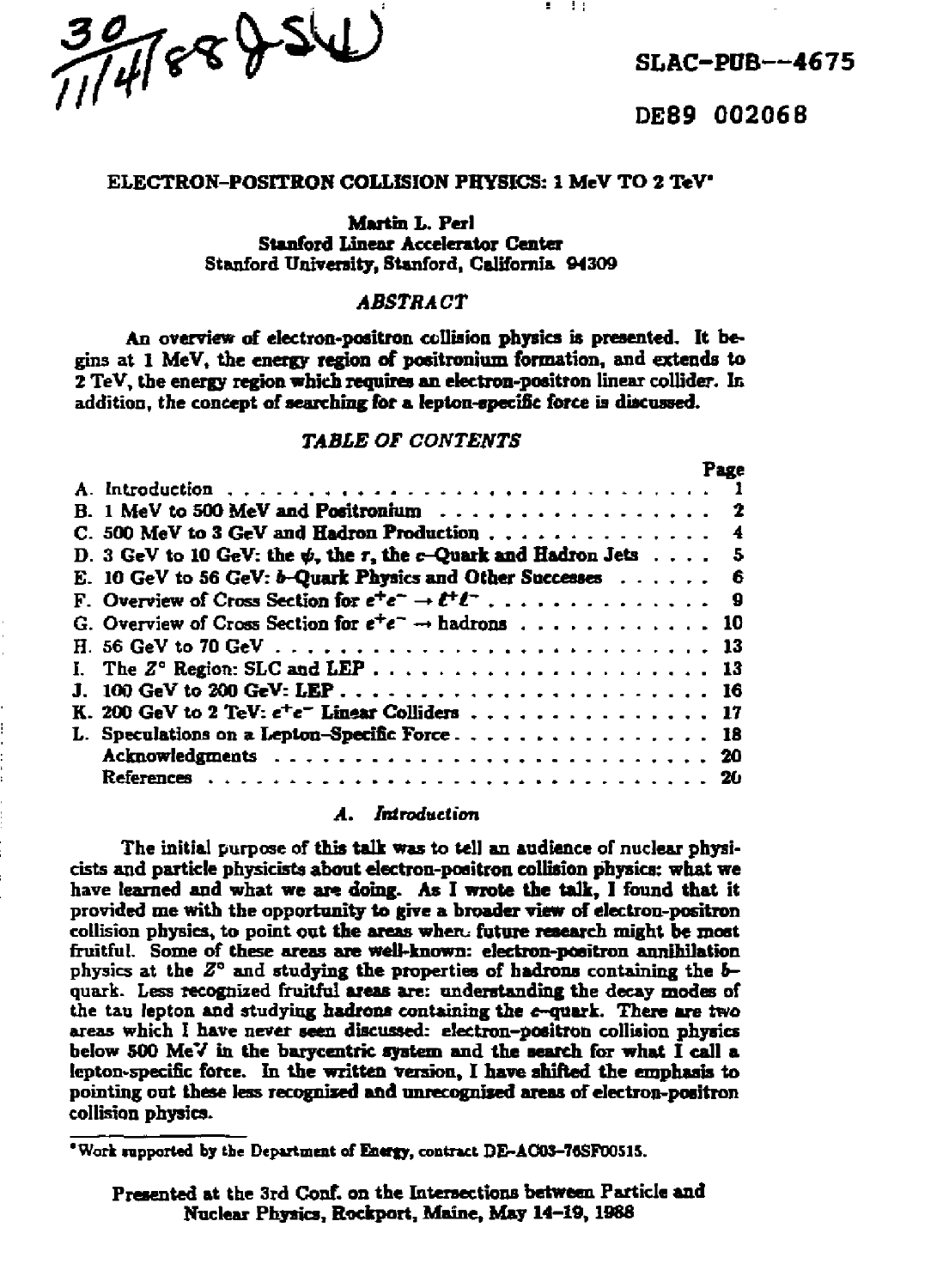DR #0597-4  $CCNF-PPCS^{-1}43-Y4$ 

Figure 1 is the route map for this talk. I start at 1 MeV and go up in energy, dividing the discussion into energy regions according to the physics, the experimental method and the accelerator technology.

I have restricted the references to a few special areas because I am covering a broad subject.

Unless otherwise noted, all energies are total energies in the barycentric system denoted by  $\sqrt{s}$  or  $E_{c.m.}$ .



Figure 1

#### B. 1 MeV to 500 MeV and Positronium

I begin with the regions of 1 MeV to 500 MeV total energy. At the 1 MeV boundary of this region lies a vast area of  $e^+e^-$  physins: the formation of positronium

$$
e^+ + e^- \rightarrow P \, \mathfrak{g} \,, \tag{1a}
$$

and its decay

$$
a \rightarrow \gamma + \gamma , \quad \gamma + \gamma + \gamma . \tag{1b}
$$

A minor subject in the region is the study of Bhabha scattering

P

$$
e^+ + e^- \rightarrow e^+ + e^- \ . \tag{2}
$$

⊱∞

Three decades ago, Bhabha scattering was studied using a positron beam on a fixed target, then work stopped in most of the energy Research

 $\overline{\mathbf{z}}$ 

DISTRIBUTION OF THIS DOCUMENT IS UNLIMITED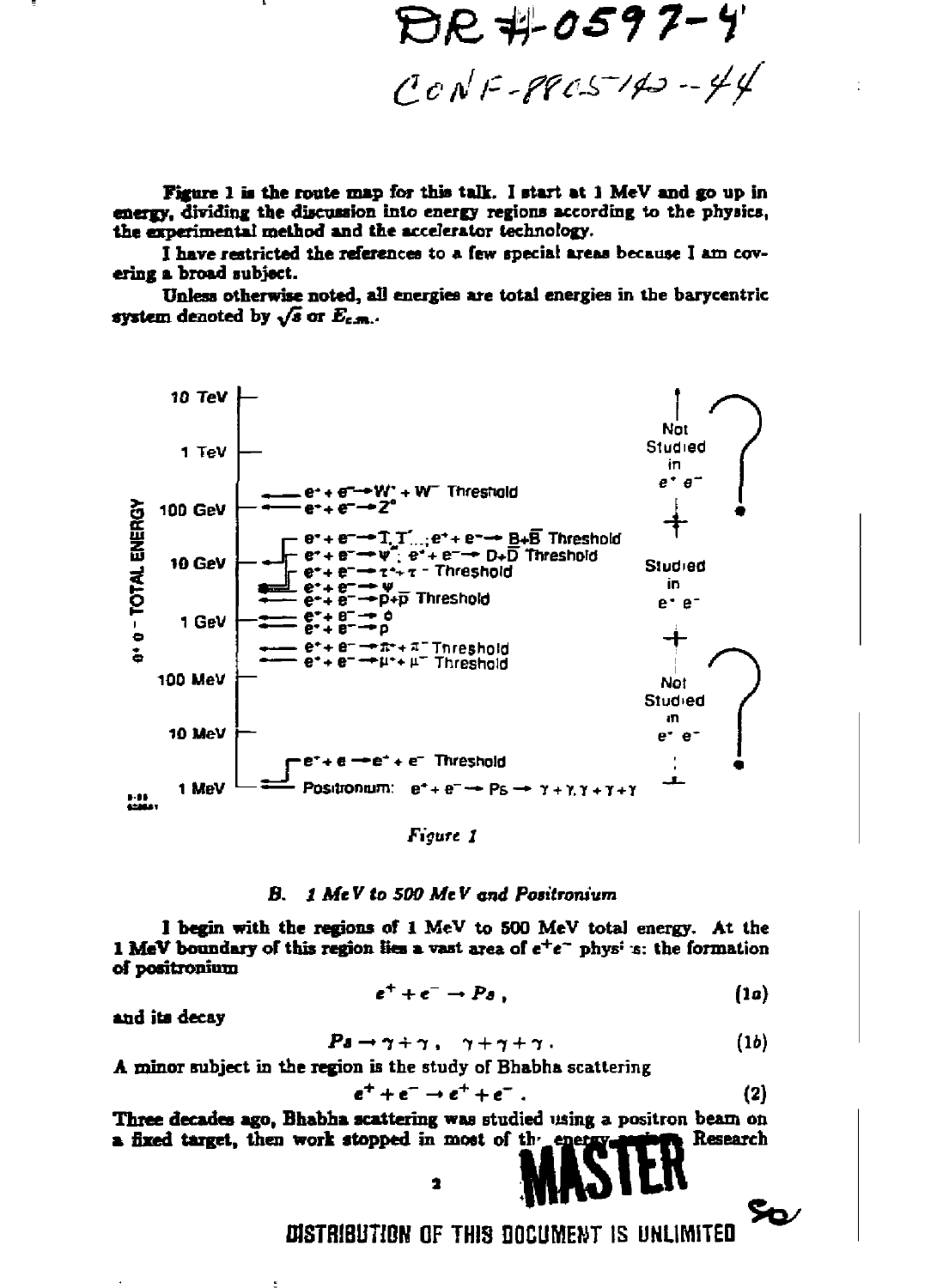**continued only at the low-energy end, the area of atomic physics. In the last few years, a special interest in Bhabha scattering at an** *B<sup>c</sup> .m .* **of 1.6 to 1.8 MeV has developed, as 1 discuss later.** 

**There are two reasons for there being no interest in general studies or Bhabha scattering or photon pair production,** 

$$
e^+ + e^- \to \gamma + \gamma \tag{3}
$$

**in the I MeV to 500 MeV region. First, the consensus is, or at least was, that quantum electrodynamics explains all** *e<sup>+</sup> e~* **physics in this region. Second, an e+e~ circular collider of traditional design has low luminosity in this energy region, and no e <sup>+</sup> c~ collider has been built in this energy icgion. The two reasons reinforce each other. If there is no phvsics interest, there is no incentive to build a collider. If a collider is very hard to build, why get interested in the physics. One set of perhaps anomalous measurements has revived interest in studying Bhabha scattering in the I MeV to several MeV region. Some experiments' show c <sup>+</sup> «~ pairs produced in collisions of high** *Z* **ions, these pairs**  having masses of 1.6 to 1.8 MeV/c<sup>2</sup>. The data on these pairs is confusing; the **production mechanism is unknown. Electron beam dump experiments<sup>3</sup> have excluded a production mechanism involving a conventional, unstable elementary** particle:  $\phi \rightarrow e^+ + e^-$ . Bhabha scattering at an  $E_{e^-}$  of 1.6 to 1.8 MeV **might show a peak in the cross section if the unknown production mechanism can occur in a pure** *e\*e~* **system; that is, if the presence of high** *Z* **ions is not required. Numerous measurements of Bhabha scattering in the energy region**  have been made in the past few years. An e<sup>+</sup> beam and a fixed target, usually **of low** *Z,* **are used. At present, the measurements are contradictory and there is no confirmed observation of a peak.<sup>3</sup>**

**Interest in the several MeV region has also been simulated by possible problems in precisely understanding the properties of pua.tronium itself; the lifetime of orthopositroniom, for example.<sup>4</sup>**

**I have been thinking about the best strategy for exploring the 1 MeV to 500 MeV region; measuring with precision the cross sections for** 

$$
e^+ + e^- \rightarrow e^+ + e^-, \qquad (4a)
$$

$$
e^+ + e^- \rightarrow \mu^+ + \mu^- \,, \tag{4b}
$$

$$
e^+ + e^- \rightarrow n\gamma \ , \quad n \geq 2 \ ; \qquad (4c)
$$

**looking far anomalous differential cross sections and resonances in the total cross section. We do not know how to design an** *e<sup>+</sup> e~* **circular coltider which can operate from several MeV to 500 MeV, because known design principles limit the dynamic range to three or four. Therefore, I am considering fixed**  target experiments. The SLAC linear accelerator can produce  $e^+$  beams with **a maximum energy of 50 GeV, corresponding to**  $E_{c.m.}$  **= 220 MeV. Above about 500 MeV, the VEPP-2M e+e~ circular (Sec. C) can take up studies of the reactions in Eq. 4; but there would still be a gap in energy coverage.** 

**In Sec. L on lepton-speciBc forces, I will again take up the 1 MeV to**  500 MeV region. There are indirect ways to explore this region, using processes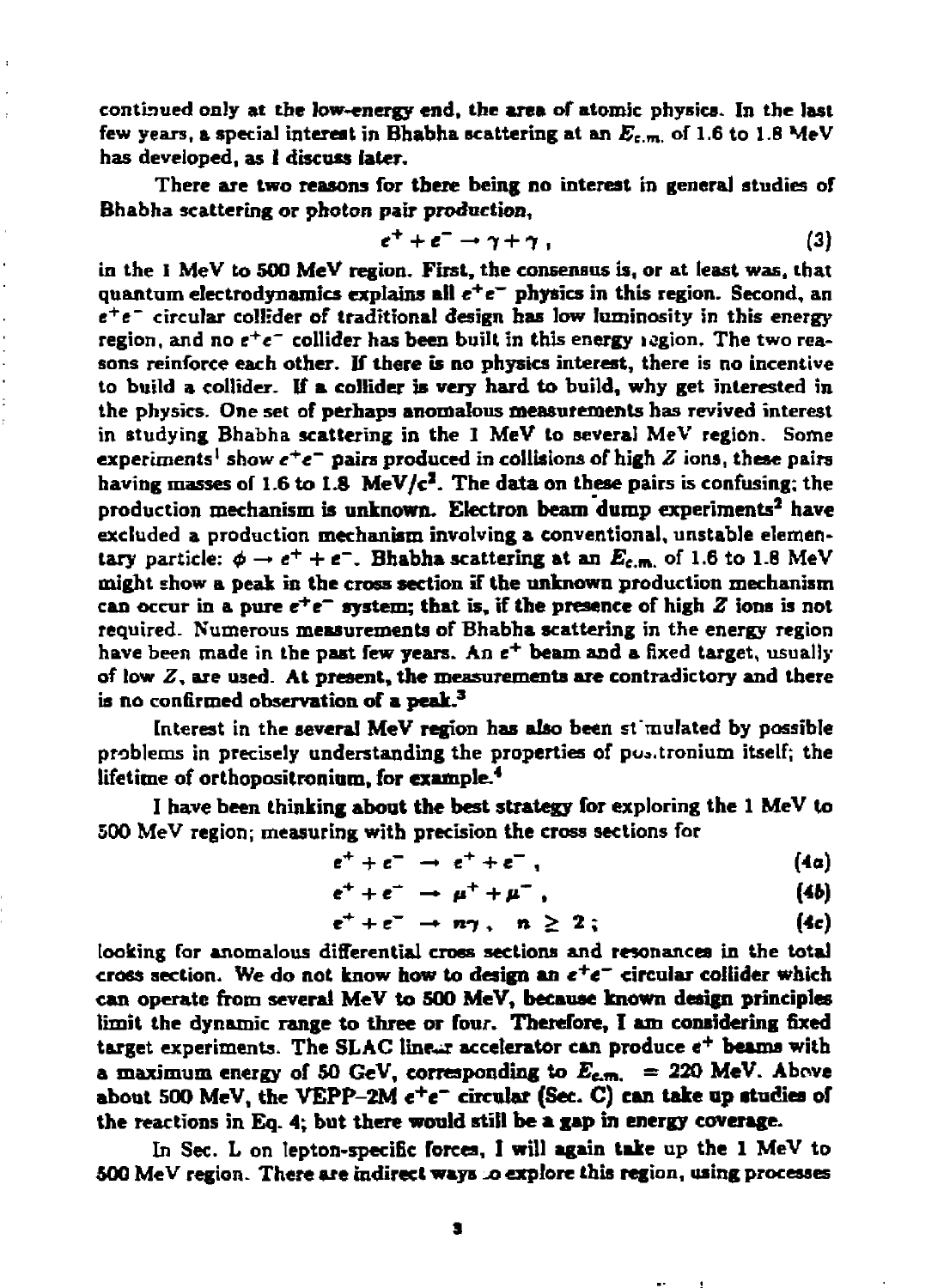**such as** 

$$
e^+ + e^- \rightarrow e^+ + e^- + e^+ + e^-
$$

**but these indirect methods have less sensitivity.** 

### **C. 500** *MeV to 8 GtV and Hadron Production*

The history of high-energy,  $e^+e^-$  collision physics began in this energy **region: A DONE in Italy, the CEA collider in the United States, the DCI in France and the VEPP colliders in** *the* **Soviet Union. Today, there is only one**   $e^+e^-$  collider in this region, VEPP-2M.

**In this energy region, the production or hadrons becomes important** 

 $e^+ + e^- \rightarrow$ **badrons**.

**and it was in this region that two main processes for hadron production were elucidated. Resonances such as the**  $p$ ,  $\omega$ ,  $\phi$ , and at higher energies, the  $\psi$  and **T, are produced through the process in Fig. 2a. The continuum production of hadrons,** 

$$
e^+ + e^- - \text{many hadrons},
$$

**occurs through the process in Fig. 2b, with the cross section per quark type and color,** 

$$
\sigma(e^+e^- \to q\bar{q} \to \text{hadrons}) = \frac{4\pi\alpha^2 Q_q^2}{3s} \ . \tag{5}
$$

**The recognized research to be done in this region concerns more precise studies of hadron production. I also see vaiuable research to be done on the reactions in Eq.** *4,* **searching for anomalous behavior. Looking ahead, a high luminosity collider producing** 

$$
e^+ + e^- \rightarrow \phi \rightarrow K^{\circ} + \bar{K}^{\circ}
$$

**can extend our knowledge of the CP violating mechanism in the** *K"K°* **system.** 



*Figure £*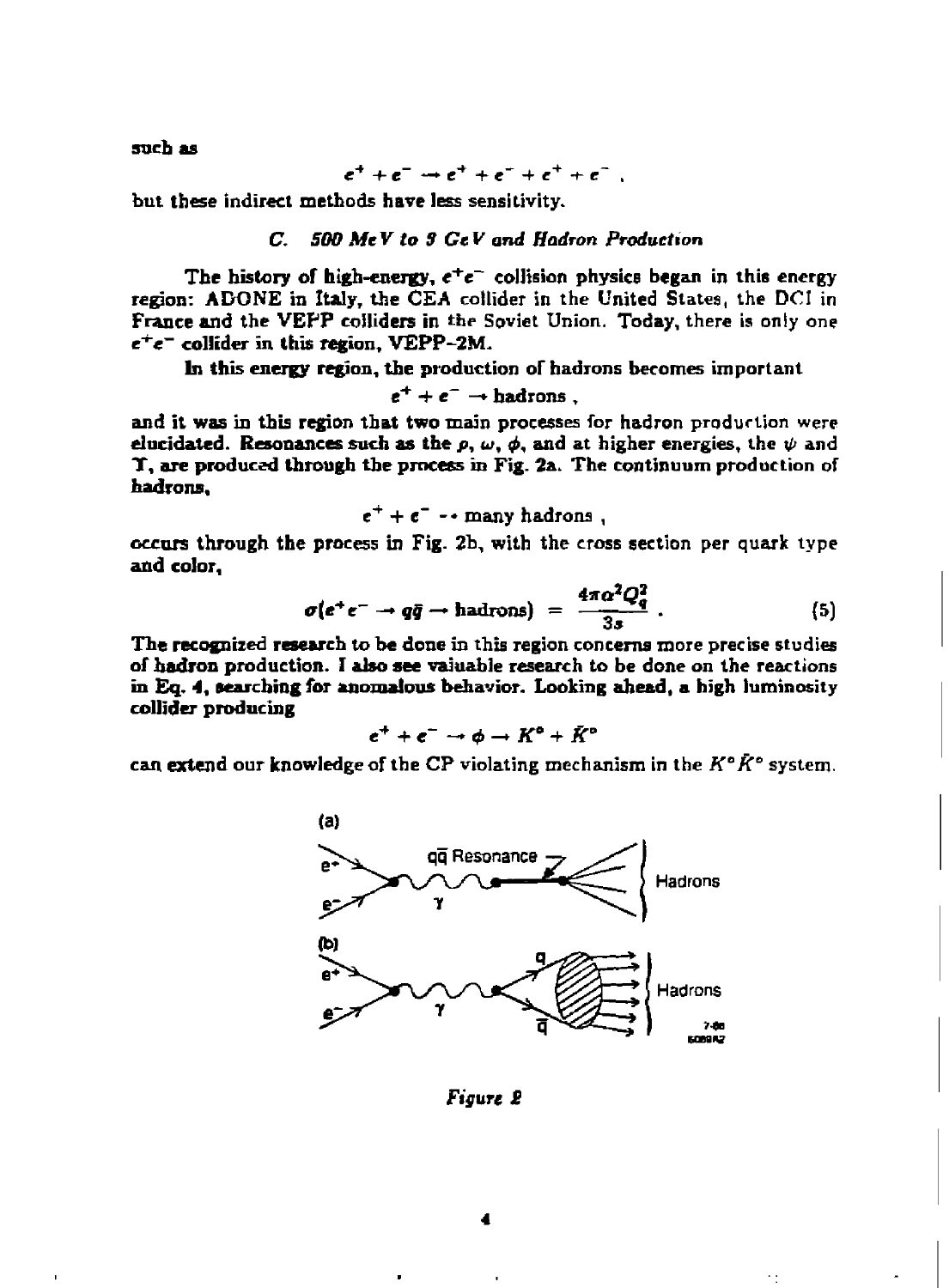### *D. S GtVto SO GeV; the 4>, the r, the c-Quark and Hadron Jets*

**This is the energy region where four great discoveries were made in the**  1970'E:

(i) The  $\psi$ ,  $\psi'$ ,  $\psi''$  family of  $c\bar{c}$ -hadrons was discovered.

(ii) The r heavy lepton was found through

$$
e^+ + e^- \rightarrow \tau^+ + \tau^- \ . \tag{6}
$$

**(tit) The D-badrons containing a single c-quark were found.** 

**(if) Hadron jets produced by the process** 

 $e^+ + e^- \rightarrow q + \bar{q}$ ,  $q \rightarrow$  hadron jet,  $\bar{q} \rightarrow$  hadron jet,

**were identified.** 

One  $e^+e^-$  collider is now operating in this region, SPEAR in the United **States. A new, higher luminosity** *e<sup>+</sup> e~* **collider, BEPC, is now being built in the Peoples Republic of China to operate in this region.** 

**There are a number of recognised research areas in this region. There**  is much more to be done in studies of the  $\psi$ ,  $D$  and  $F$  particle families. The  $\mathbf{complicated}$  energy dependence of  $\sigma(e^+e^- \rightarrow \text{hadrons})$  from  $E_{c.m.} = 3.5~GeV$ **to about 5 GeV, Fig. 3, is not understood. The r decay mode puzzle<sup>5,6</sup> needs to be unraveled. Some properties<sup>7</sup> or the r, such as the mass of** *v<sup>r</sup> ,* **can be measured precisely using data from this region. I add to this liat more precise studies of the lepton-photon vertices in Eos. (4) and (6) and the search for a lepton-specific force.** 



*Figure S*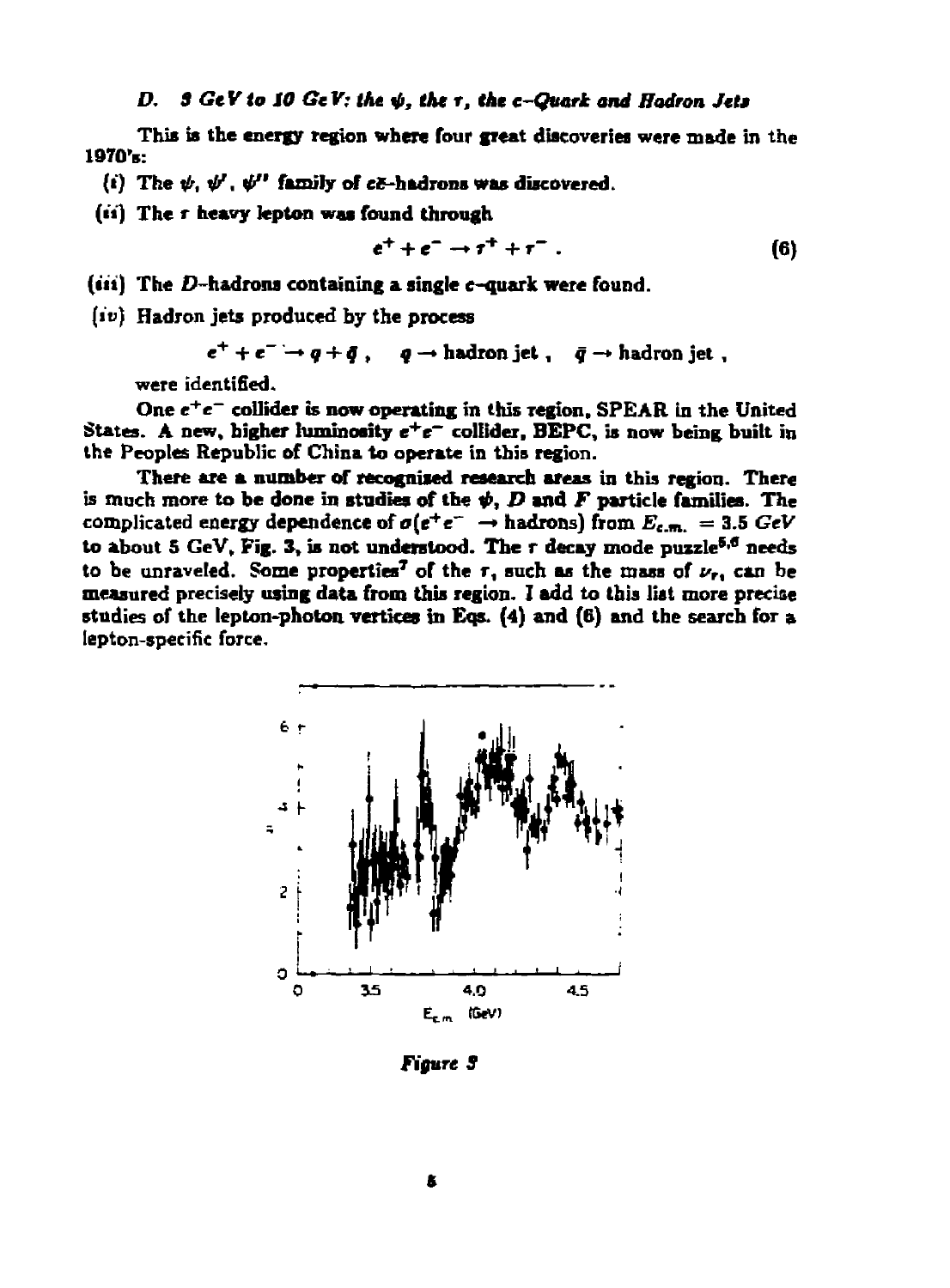**The need for large amounts of data to further the research listed in the previous paragraph has stimulated a proposal for a very high luminosity e <sup>+</sup> e circular collider in this energy region.<sup>3</sup> ' 8** 

# *E. 10 GeV to 56 GeV: b-Quark Physics and Other Successes*

**At the lower end of the energy region lies the threshold for the production of the upsilon family of particles, T, T', T",... , made up of a 6&-quark pair,**  and the threshold for the production of hadrons containing a single *b*-quark. **Three** *e\*e~* **circular colliders operate in the 10 GeV region: CESR in the United States, DORIS in Germany and VEPP-4 in the Soviet Union.** 

**At higher energies, there is the PEP collider in the United States, 20 to 30 GeV, and the new TRISTAN collider in Japan. The TRISTAN collider sets the upper end of this region, 56 GeV, the highest e <sup>+</sup> e~ collision energy at**  which there is data. In the next few years, TRISTAN's energy will move into **the 60-70 GeV range.** 

**There have been four successes in the 10-56 GeV range. One tr'imphant success is the comprehensive research on the properties of hadrons containing the 6-quark. The most recent research indicates the possible existence of substantial mixing of**  $B^{\circ}$  **and**  $\overline{B}^{\circ}$  **mesons. This in turn allows the possibility of searching for CP violation in the** *B°-B* **system and, if it exists, studying CP violation in this new system.** 

**Future detailed studies of 6-quark physics and searching for CP violation requires**  $e^+e^-$  **collider luminosities in the range of**  $5 \times 10^{32}$  **to**  $10^{34}$  **cm<sup>-2</sup> s<sup>-1</sup>. Existing**  $e^+e^-$  **colliders have luminosities in the range of**  $10^{31}$  **to**  $10^{32}$  **cm<sup>-2</sup> s<sup>-1</sup>. Therefore, a great amount of discussion and design work is being devoted to higher luminosities. Plana and proposals<sup>10</sup> include: increasing the luminosities of the existing single-ring, circular colliders; building new double-ring, circular colliders; building a linear collider; and building a mixed linear-circular collider. These e<sup>+</sup> e~-colIider proposals have to be compared with proposals to use the large number of** *B* **mesons produced in hadron-hadron collisions, in fixed target or collider experiments.** 

**The second great success is the elucidation of the theory of quantum chromodynamics through the study of hadron production in the continuum. An important part of this elucidation came from the discovery and study of events with three hadron jets from the process** 

$$
e^+ + e^- \rightarrow q + \bar{q} + g
$$
,  
\n
$$
q \rightarrow \text{ quark} - \text{hadron jet}
$$
,  
\n
$$
\bar{q} \rightarrow \text{ quark} - \text{hadron jet}
$$
,  
\n
$$
g \rightarrow \text{gloon} - \text{hadron jet}
$$
.

**The third success is the study of hadron production and related physics in the two-virtual photon process,** 

$$
e^+ + e^- \rightarrow e^+ + e^- + \gamma_e + \gamma_e
$$
  

$$
\gamma_s + \gamma_e \rightarrow \text{hadrons}
$$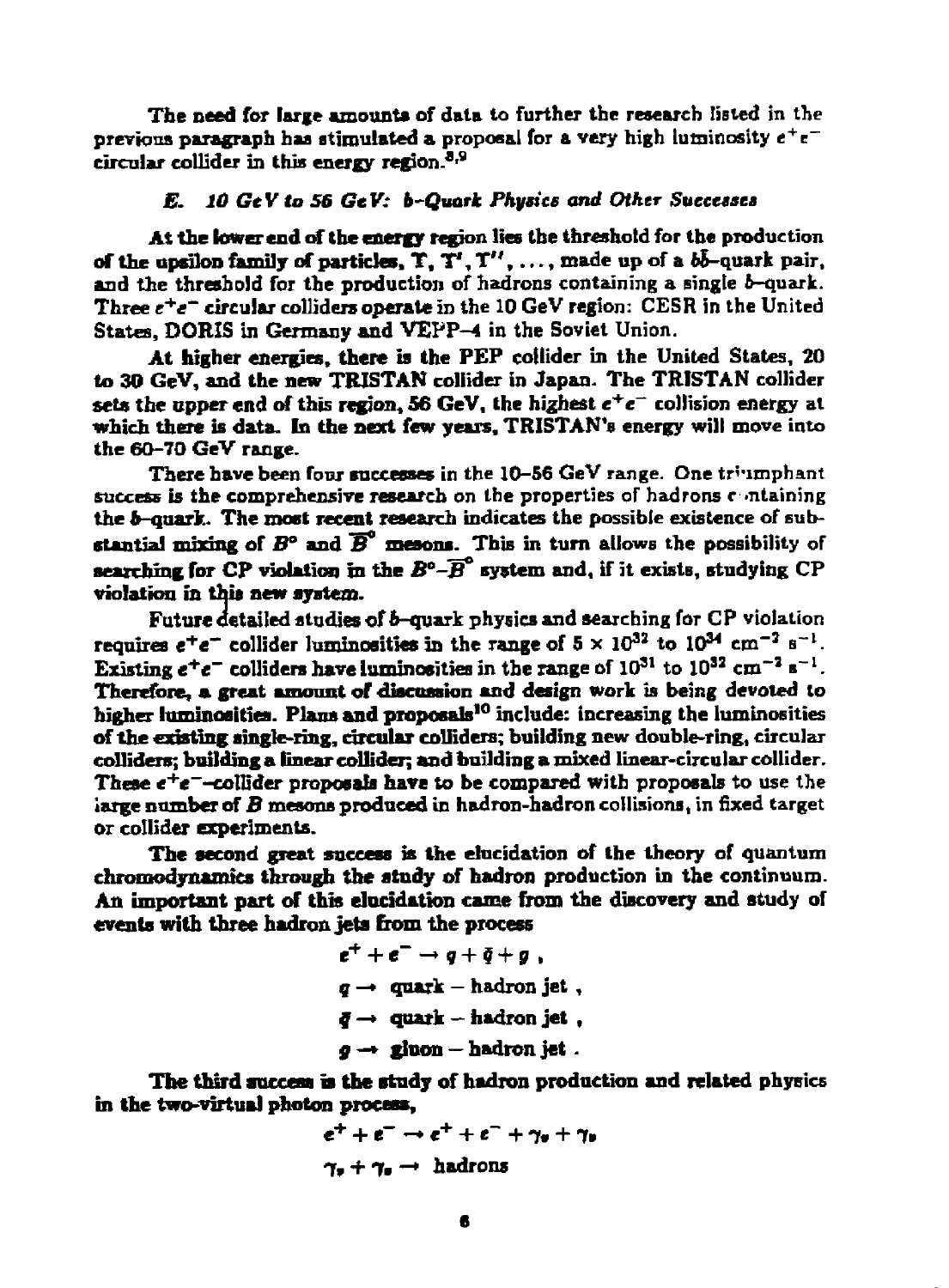in Fig. 4. Here  $\gamma_o$  is a virtual photon which in some kinematic conditions is **almost a real photon.** 



*Figure 4* 

**The fourth success is the measurement of the interference of the electromagnetic and weak amplitudes. Fig. 5, as the energy advances up the lower tail of the** *Z°.* **A taste of greater things to come.** 



*Figure S* 

**The PETRA** *c<sup>+</sup> e~* **collider in Germany contributed data to all of the mass, along with the other colliders listed in this section. PETRA which reached a maximum energy of about 46 GeV is not operated at present.** 

**Out of the large amount of data collected in this 10 to 56 GeV region has also come a strange result. The many measurementa of the decay modes of the r lepton have resulted in a problem in understanding the decay modes with one-charged particle, Table I. There is a discrepancy<sup>5</sup> '\* between the inclusive**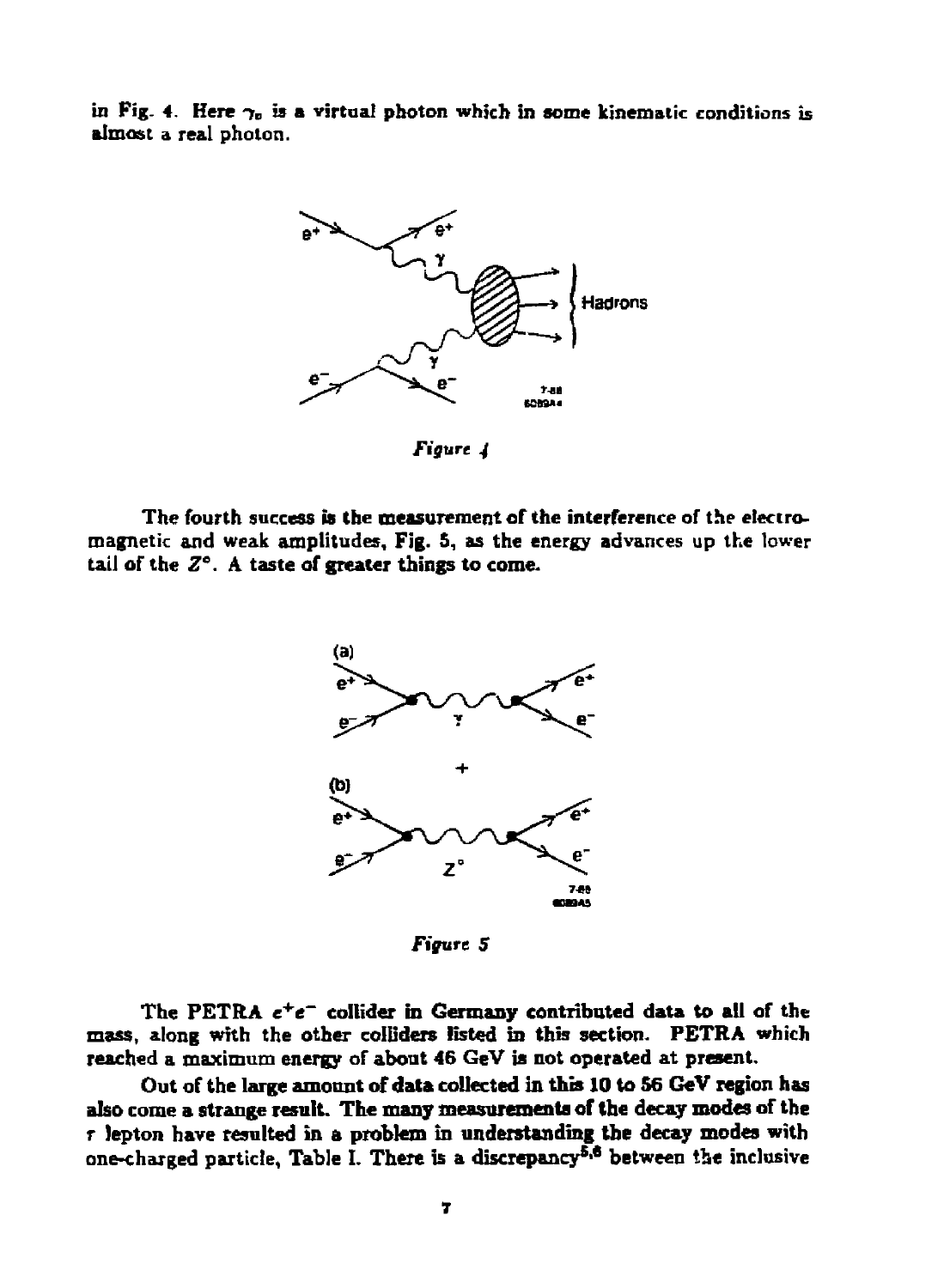|   | Rows Symbol | Decay Mode<br>of $\tau^-$                                                                                                                               | <b>Branching Fraction</b><br>(%)                   |
|---|-------------|---------------------------------------------------------------------------------------------------------------------------------------------------------|----------------------------------------------------|
| 1 | $B_{1}$     | 1-charged particle inclusive                                                                                                                            | $86.6 \pm 0.3$                                     |
| 2 | В.          | $\nu_{i} + e^{-} + \nu_{e}$<br>$B_\mu$ $ \nu_{\rm r} + \mu^- + \bar{\nu}_{\mu} $<br>$B_r$ $[\nu_r + \pi^-]$                                             | $17.6 \pm 0.4$<br>$17.7 \pm 0.4$<br>$10.8 \pm 0.6$ |
|   | $B_{\rho}$  | $\nu_{r} + \rho^{-}$                                                                                                                                    | $22.5 \pm 0.9$                                     |
|   |             | Sum for modes in Rows 2                                                                                                                                 | $68.6 \pm 1.2$                                     |
|   |             | $B_{\pi 2\pi^0}$   $\nu_{\tau}$ + $\pi^-$ + $2\pi^0$<br>$\nu_{\tau} + mK + n\pi^{0}$                                                                    | $7.6 \pm 0.8$                                      |
| 3 |             | $\longrightarrow$ 1-charged particle<br>$m\geq 1$ , $n\geq 0$ , $K=K^0$ or $K^-$                                                                        | $1.8 \pm 0.3$                                      |
|   |             | Sum for modes in Rows 3                                                                                                                                 | $9.4 \pm 0.9$                                      |
|   |             | $\nu_{\tau} + \pi^{-} + n\pi^{0}$<br>$n \geq 3$<br>$\nu_{\tau} + \pi^{-} + m\eta + n\pi^{0}$<br>$\rightarrow$ 1-charged particle<br>$m\geq 1, n\geq 0,$ |                                                    |
|   |             | Sum for modes in Rows 4                                                                                                                                 | $\leq 2.7$                                         |
| 5 |             | Sum for modes in Rows 2,<br><b>3 and 4</b>                                                                                                              | $80.7 \pm 1.5$                                     |

Table 1. Summary of present knowledge of 1-charged particle branching fraction in percent from Refs. 5 and 6. The numbers in Rows 1, 2, and 3 are the average of measured values and the associated standard deviation. The sum in Row 4 is the 95% upper limit obtained from other data and accepted theory. Note that Refs. 5 and 6 used Gaussian error distributions.

one-charged particle branching fraction and the sum of the known exclusive one-charged particle branching fractions.

The 10 to 56 GeV region has brought great disappointment, as well as great success. The top quark has not been found; a fourth generation quark has not *':* een found; a fourth generation charged lepton has not been found; nor have additional neutral leptons been found—but the neutral leptons searches are not definitive.<sup>11</sup> Further  $e^+e^-$  searches for these particles requires higher energy: TRISTAN **above** 56 GeV, the SLAC Linear Collider (SLC) and LEP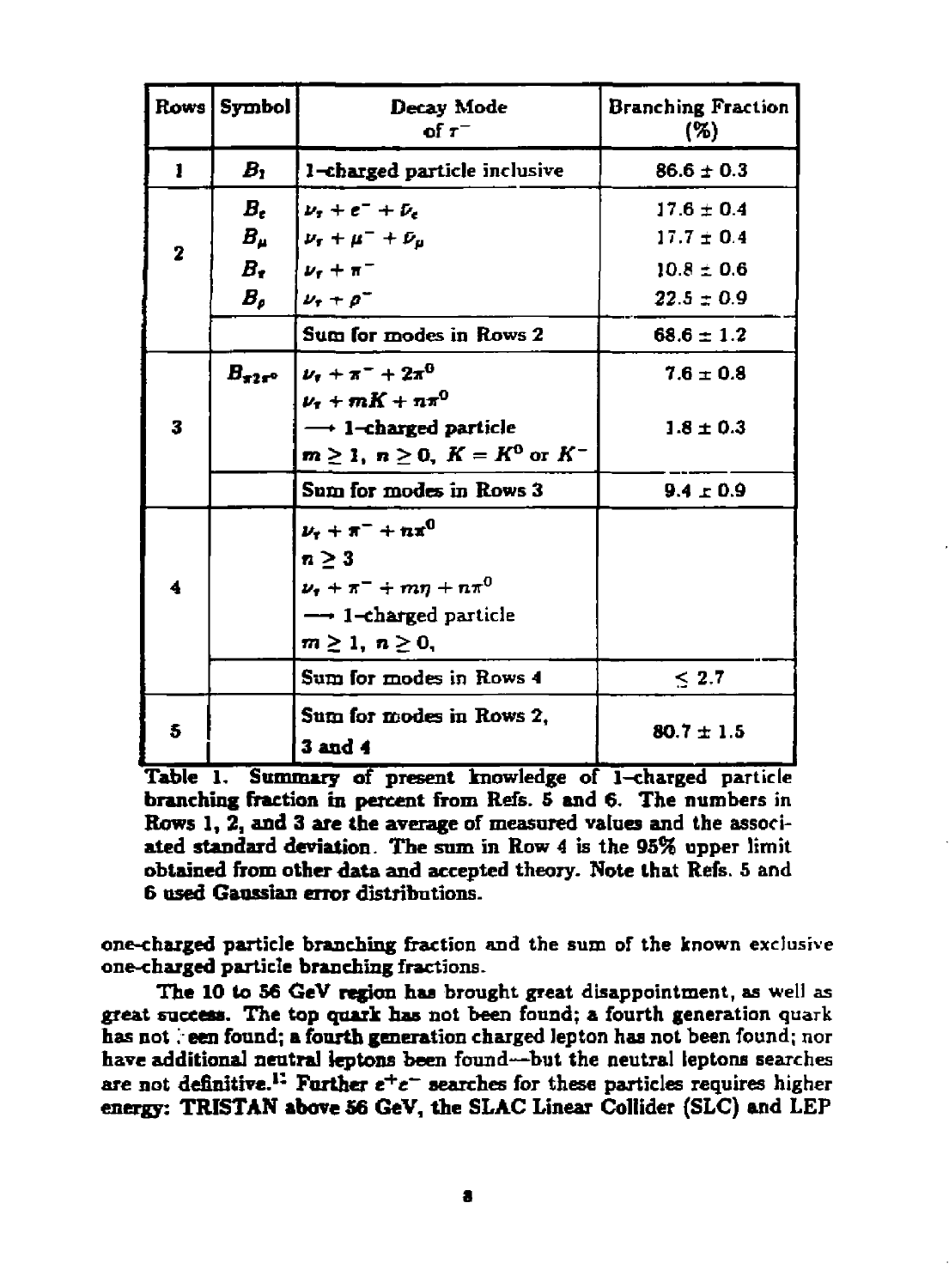**in the** *Z"* **region of 70 to 110 GeV, LEP above the** *Z"* **to about 200 GeV and, ultimately, e <sup>+</sup> e~ linear colliders into the TeV region.** 

**Before moving on from what we have measured below 56 GeV to what we hope to measure above 56 GeV, I will summarize our knowledge and expectations about the total cross sections for** 

$$
e^+ + e^- \rightarrow \ell^+ + \ell^- \; ; \quad \ell = e, \mu, \tau \; ,
$$

**and** 

 $e^+ + e^- \rightarrow$ **hadrons**.

**These reactions make up the explored land of known** *e<sup>+</sup> e~* **collision physics. We have to took beyond that land for new particles or new phenomena.** 

# *F.* Overview of Cross Section for  $e^+e^- \rightarrow \ell^+\ell^-$

**The total cross section for** 

$$
e^+ + e^- \rightarrow \ell^+ + \ell^- \; ; \quad \ell = e, \mu, \text{ or } \tau \; , \tag{7}
$$

**follows from electroweak interaction theory. In writing down these formulas, I keep in mind that the formulas have only been confirmed directly in the** *e<sup>+</sup> e"*  **collisions below 56 GeV, and indirectly in the decays of Z°'s produced in** *pp*  **collisions. There may be surprises. Consider three energy regions, Fig. 6: the region centered on the** *Z°* **mass of about 93 GeV; the region below the** *Z°;*  and the region far above the  $Z^{\circ}$ , above 200 GeV. In these formulas I ignore **threshold effects and radiative corrections. The latter may be substantive, changing cross sections by tens of percent.** 

**Below the** *Z°<sup>y</sup>*  **the electromagnetic process, Fig. 5a, dominates with** 

$$
\sigma(e^+e^- \to \gamma \to \ell^+\ell^-) = \frac{4\pi\alpha^2}{3s} \approx \frac{87}{s} \text{ nb}, \qquad (8a)
$$

**where s is in GeV<sup>2</sup> . The weak process itself gives, Fig. 5b,** 

$$
\sigma(e^+e^- \to Z^{\circ} \to \ell^+\ell^-) = \frac{G^2s}{96\pi} = 1.8 \times 10^{-7} s \text{ nb}, \qquad (8b)
$$

where *s* is again in GeV<sup>2</sup>. Thus, when  $\sqrt{s} \le 50$  GeV, the weak process is **detected through its interference with the electromagnetic.** 

In the vicinity of the  $Z^{\circ}$ , the weak process dominates as a real  $Z^{\circ}$  is **produced. Here** 

$$
\sigma(e^+e^- \to Z^{\circ} \to \ell^+\ell^-) = \frac{G^2s}{96\pi} \left[ \frac{m_Z^4}{(s-m_Z^2)^2 + \Gamma_Z^2 m_Z^2} \right], \qquad (9)
$$

This is about 1.6 nb at  $E_{c.m.} = m_Z$ . Radiative corrections reduce this to **about 1.2 nb.** 

**Above 200 GeV, if there are no surprises, the electromagnetic process**  contributes according to Eq.  $(8a)$ , but it is convenient to put  $s$  in TeV<sup>2</sup> and **use picobarns instead of nanobaras. Then,** 

$$
\sigma(e^+e^- \to \gamma \to \ell^+\ell^-) \approx \frac{0.087}{s} \text{ pb} \approx \frac{0.1}{s} \text{ pb}, \qquad (10a)
$$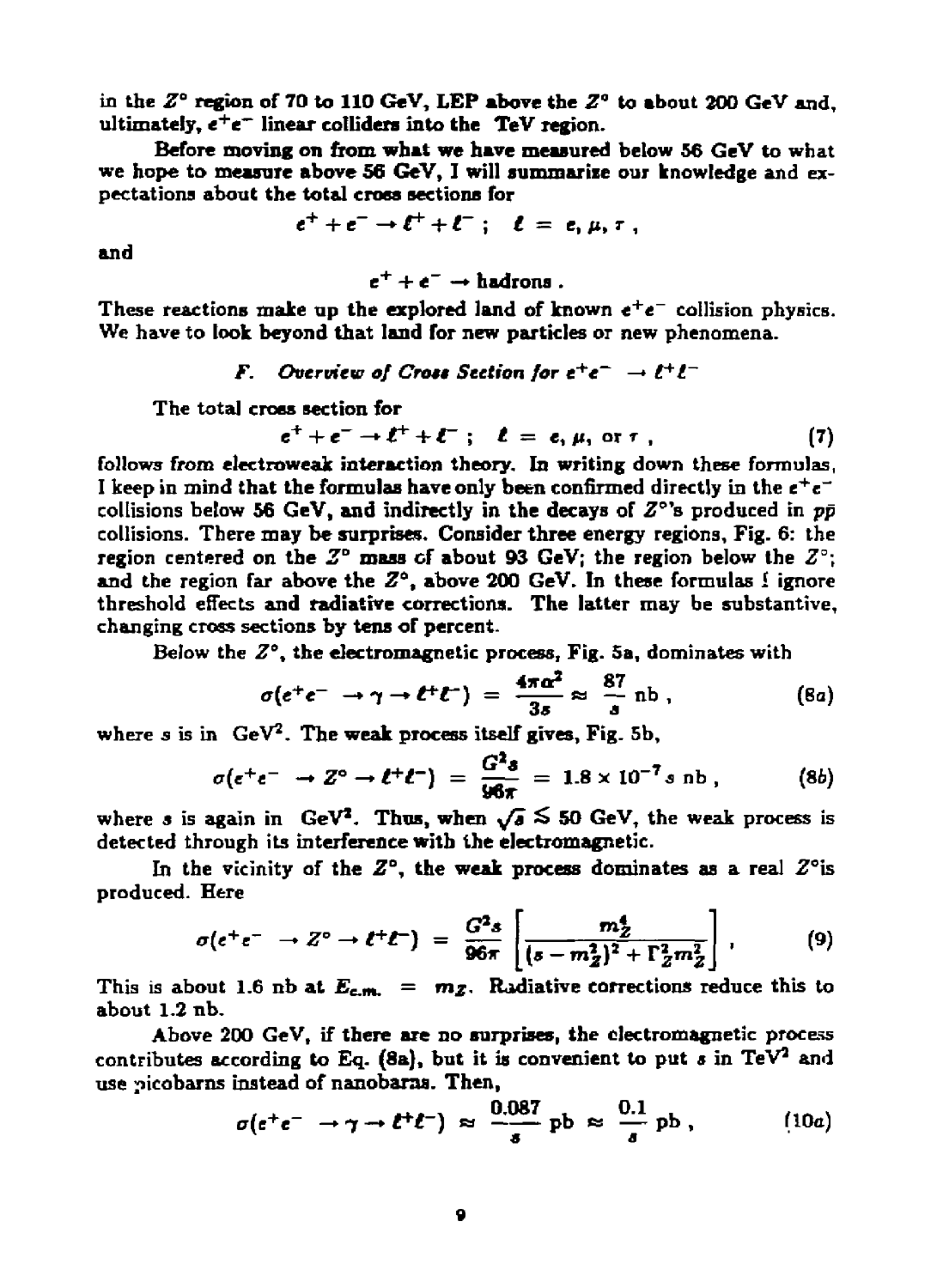a very small cross section. The weak process, ignoring interference, gives an even smaller cross section:

$$
\sigma(e^+e^- \to Z^o \to \ell^+\ell^-) \approx \frac{G^2 m_Z^2}{96\pi s} = \frac{0.013}{s} \text{ pb}, \qquad (10b)
$$

with  $s$  in TeV<sup>2</sup>.



Figure 6

Figure 6 also gives the cross section in terms of  $R$ , where

$$
R = \frac{\sigma}{\sigma_0}, \qquad \sigma_0 = \frac{4\pi\alpha^2}{3s} \ . \tag{11}
$$

Thus far above this  $Z^{\circ}$  region,  $R(e^+e^- \to \ell^+\ell^-)$  is again about one.

G. Overview of Cross Section for  $e^+e^- \rightarrow hadr\cdots$ 

Again, I consider three energy regions: below the  $Z^2$ , in the vicinity of the  $Z^{\circ}$  and far above the  $Z^{\circ}$ .

Below the  $Z^{\circ}$ , hadron production is dominated by the electromagnetic process

$$
e^+ + e^- \to \gamma \to \text{hadrons} \,, \tag{12}
$$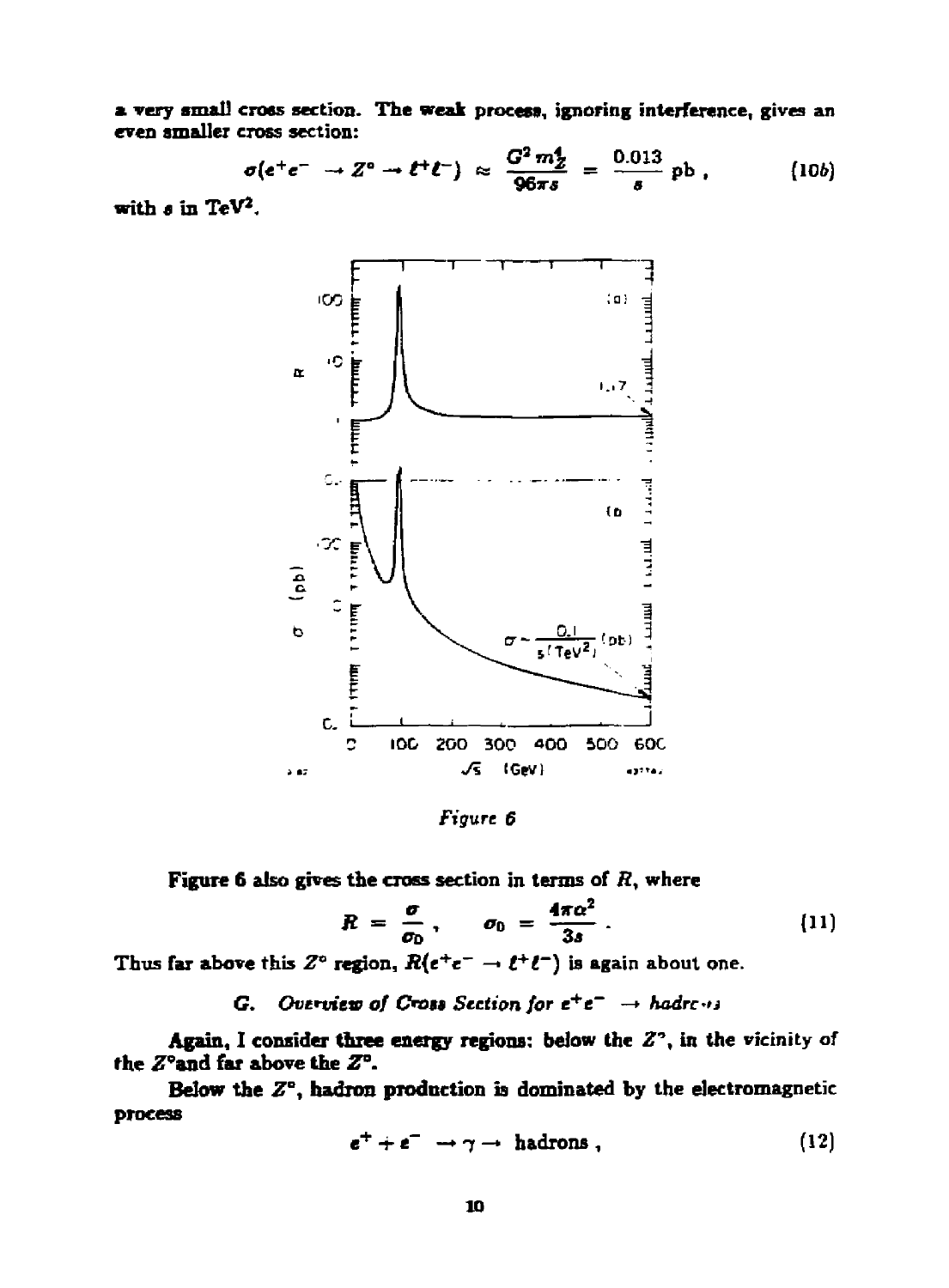**operating through the two mechanisms described in Fig. 2: resonance produc**tion and continuum production. The cross section for continuum production is obtained from Eq. (5) by summing over the number of quarks multiplied **by three, for the three colors. Ignoring quantum chromodynamic corrections** 

$$
\sigma(e^+e^- \to \gamma \to \text{hadrons} \text{ continuum}) \approx \frac{4\pi\alpha^2}{s} \sum_{q} Q_q^2. \qquad (13a)
$$

**Usually, as in Fig. 7,"** *R* **is displayed. Measurements confirm the expectation** 

$$
R(e^+e^- \to \gamma \to \text{hadrons, continuum}) \approx 3 \sum_{q} Q_q^2. \qquad (13b)
$$

Once quantum chromodynamics is taken into account, as  $E_{c.m.}$  rises to the **tower tail of the** *Z<sup>a</sup> ,* **the weak process contribution** 

$$
e^+ + e^- \to Z^0 \to \text{hadrons} \tag{14}
$$

**becomes obvious, Fig. 7b.** 

In the vicinity of the  $Z^{\circ}$ , we expect an enormous increase in  $\sigma(e^+ + e^- \rightarrow$  $Z^{\circ} \rightarrow$  **hadrons), Fig. 8. At the**  $Z^{\circ}$ **,**  $\sigma(\epsilon^{+} + \epsilon^{-} \rightarrow Z^{\circ} \rightarrow$ **<b> hadrons)**  $\approx$  40 nb, **including the radiative corrections.** 

**Far above the £°(above, say, 200 GeV), the production of hadrons occurs through the combined amplitudes for the reactions in Eos. (12) and (14). In analogy to Eq. (iO)** 

$$
\sigma(e^+e^- \to q\bar{q} \to \text{hadrons}) = \frac{0.087 r_q T_q(m_q, s)}{s} \text{ pb} . \qquad (15)
$$

**Here** *s* is in TeV<sup>2</sup>,  $T_4$  is a threshold factor with  $T_4 = 1$  for  $s \gg m_d^2$ ,  $m_d$  is the mass of the **q-quark** and

$$
r_q = 1.9, \text{ charge } \frac{2}{3} \text{ quarks: } u, c,
$$

$$
r_q = 1.1, \text{ charge } \frac{1}{3} \text{ quarks}: d, s, b,
$$

**These five known quarks will give** 

$$
\sigma\left(e^+e^-\rightarrow\text{hadrons}\right) = \frac{0.6}{s}\text{ pb} \ . \tag{16}
$$

**With these completed overviews of charged lepton and badron production, I move above the 56 GeV boundary to energies yet to be explored in** *e<sup>+</sup> e~*  **collision physics.** 

#### *B. 56 GtV to 70 GeV*

**The new TRISTAN collider will soon explore this region. The great interest is to search for new particles, particularly the top quark, and to search for new phenomena. Other interests are the study of the interference between electromagnetic and weak amplitudes and the study of two-virtual photon physics.** 

**I have though of a speculative possibility in this region where the cross**  sections for lepton and quark production are at a minimum before the rise of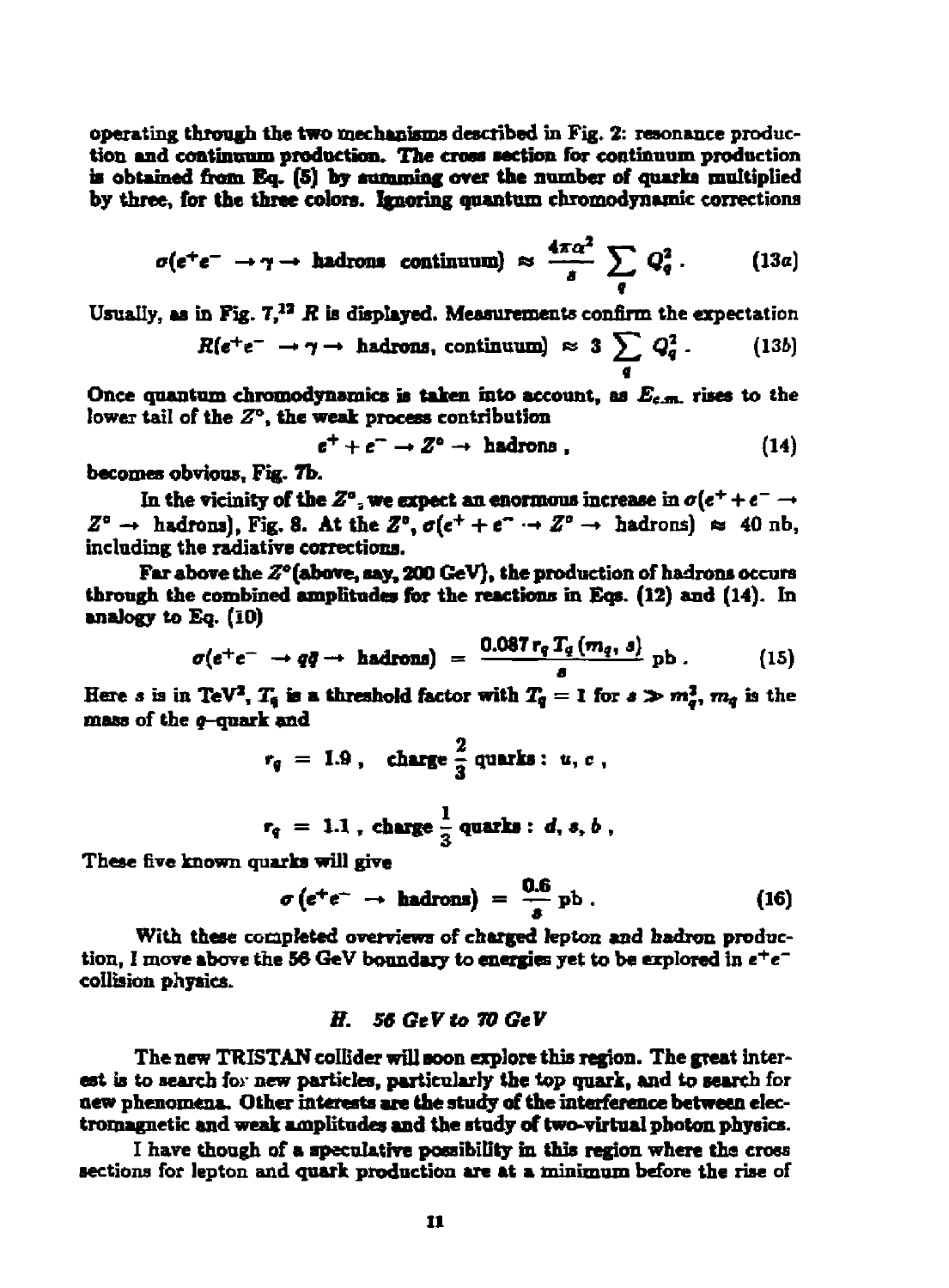

Figure 7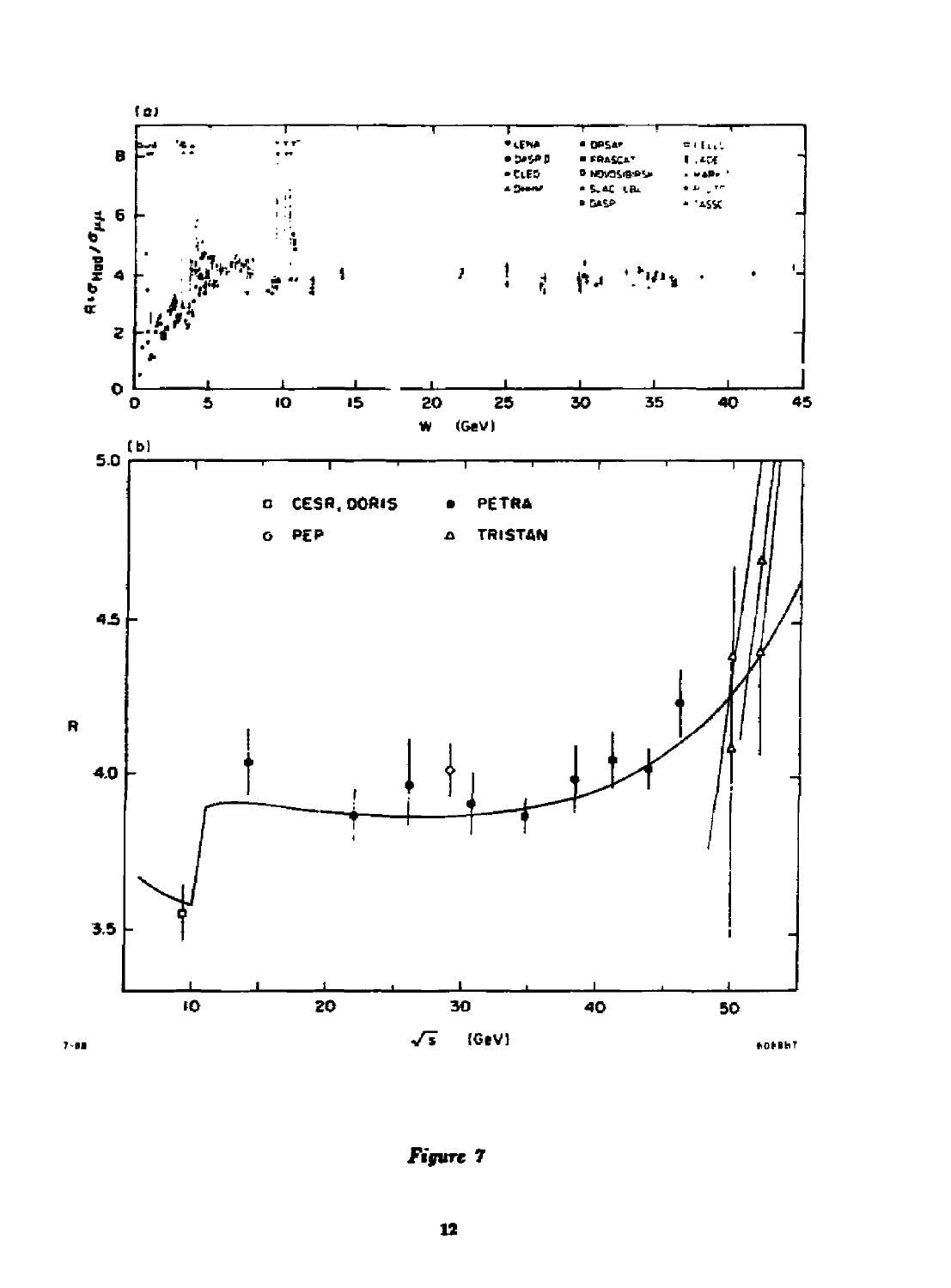

*Figure 8* 

the  $Z^{\circ}$ . Suppose there is a new phenomenon in  $e^+e^-$  collision physics which occurs at much higher energy. At lower energies, the cross section for effects due to this phenomenon might be proportional to a in analogy to Eq. (8b). The minimum in the cross section for lepton **and quark** production is an ideal place to look for roch effects.

# /. *The Z° Region: SLC and LEP*

We are entering this energy region with two new  $e^+e^-$  colliders. The SLAC Linear Collider (SLC) in the United States, Fig. 9, is starting operation at the *Z".* Its energy range is TO to 110 GeV. It is the first collider to use the linear collider principle,<sup>13</sup> pointing the way for this new collider technology.

In about a year, the LEP *e\*e~* circular collider. Fig. 10, in Switzerland will begin operation; the largest diameter accelerator or collider in the world. It will begin in the *Z°* energy region. As the supply of radio frequency power to the circulating beams is increased, the energy range will be extended to about 180 GeV.

So much, has been dreamed and written about *e + e~* collision physics at the  $Z^{\circ}$ : too much to summarize. I will mention a few main points.<sup>14</sup>

The *Z°* resonance, Figs. 6 and S, provides an enormous cross section for lepton and quark production at high energy. Neutral elementary fermions, such as neutrinos, are produce as copiously as charged fermions. At  $E_{c.m.} = m_f$ ,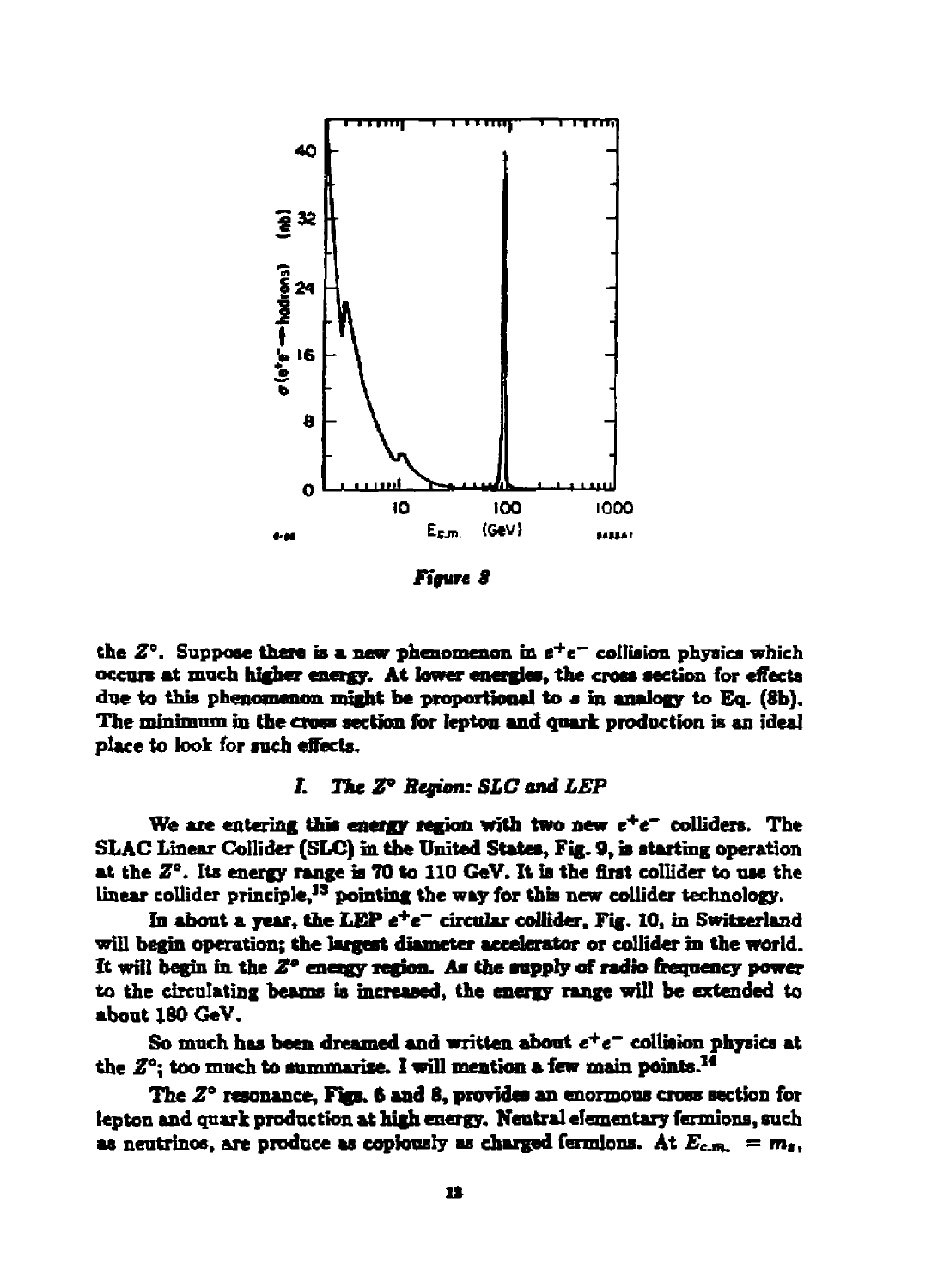

Figure 9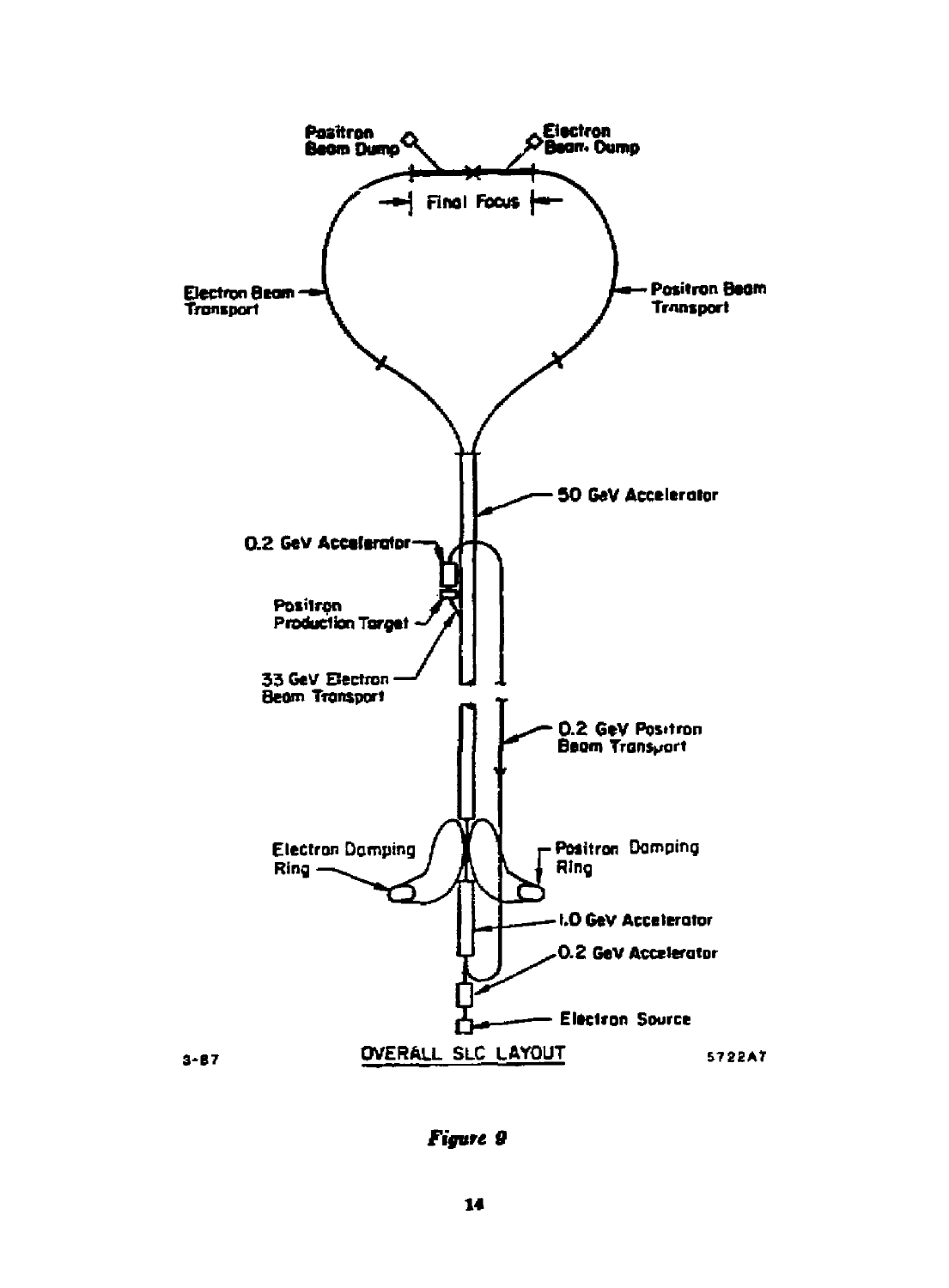

*Figure 10* 

**ignoring radiative corrections:** 

$$
\sigma(e^+e^- \to Z^o \to f\bar{f}) = \frac{G^2 m_a^4 r_f T_f(m_f, m_z)}{96\pi \Gamma_Z^2} \ . \qquad (17)
$$

**Here** *Tj* **is a threshold factor and** 

$$
r_f = 1.0, \quad f = \ell^- = e^-, \mu^- \text{ or } r^2
$$
  
\n
$$
r_f = 2.0, \quad f = \nu_{\ell},
$$
  
\n
$$
r_f = 1.2, \quad f = u \text{ or } e \text{ quark},
$$
  
\n
$$
r_f = 1.5, \quad f = d, s, \text{ or } b \text{ quark},
$$

**Searches for new particles can be direct or indirect. If a new particle is**  charged, stable or unstable, or if a new particle is neutral and unstable, the **search can be direct—unexplained events from the** *Z°* **decay.** 

**The production of new stable neutral particles—massive neutrinos, for example—can be detected indirectly through additions to the predicted width of the** *Z<sup>a</sup> :* 

$$
\Gamma_{\mathbf{Z}} = \sum_{J} \Gamma_{\mathbf{Z}f} ,
$$
  

$$
\Gamma_{\mathbf{Z}f} = \frac{Gm_{\mathbf{Z}}^3 r_f T_f}{24\sqrt{2}\pi}
$$
 (18)

This, again, ignores radiative corrections which must be precisely calculated. **If the mass of fhe new, neutral partkle is of the order of a GeV/c\* or less, the**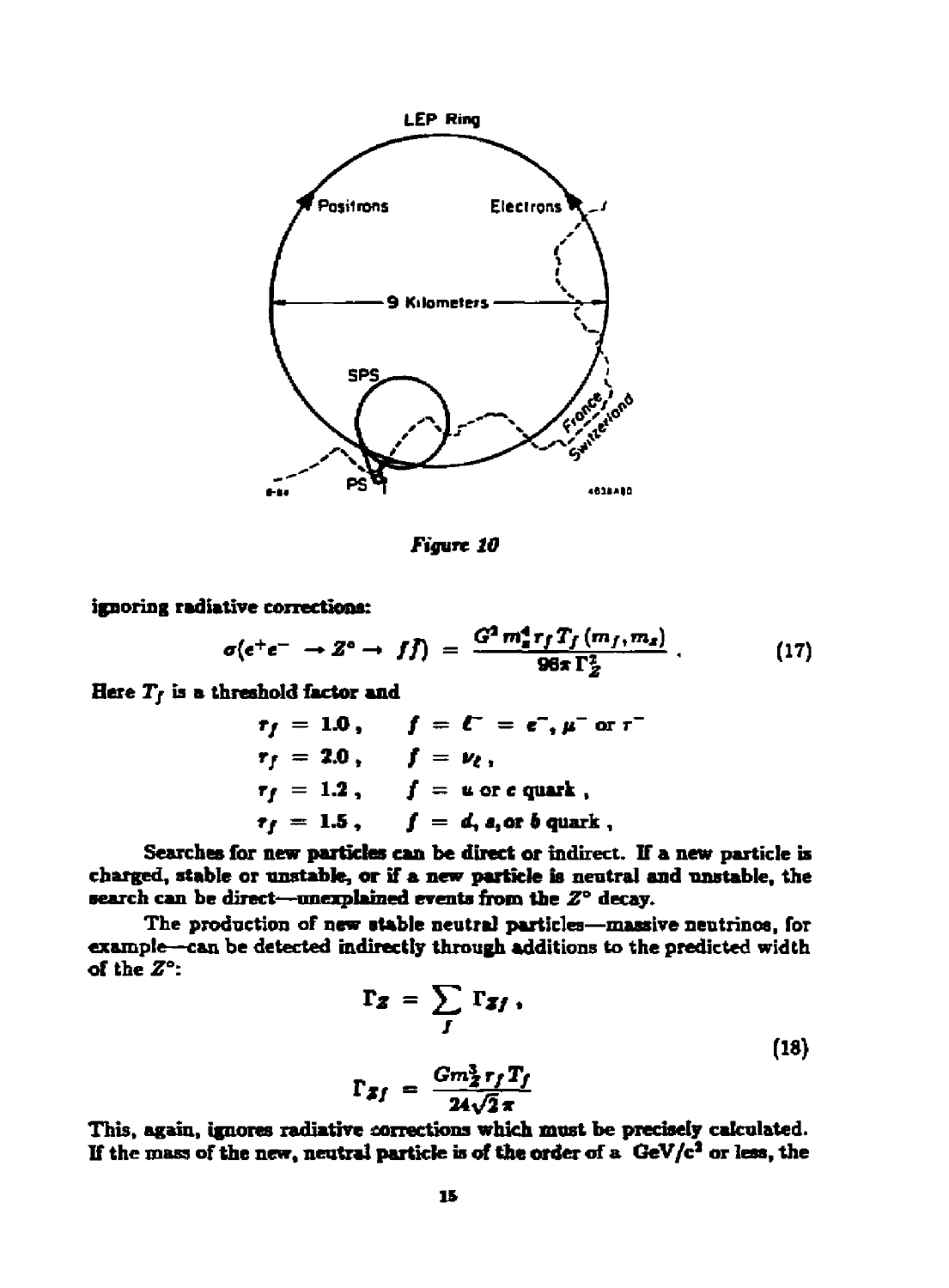**cross section for the reaction** 

$$
e^+ + e^- \to Z^0 \to \gamma + \text{missing energy}, \qquad (19a)
$$

will be augmented above that contributed by

 $e^{+} + e^{-} \rightarrow Z^{0} \rightarrow \gamma + \nu_{1} + \nu_{2}$ ,  $\ell = \ell, \mu, \tau$ , (19*b*)

**If you believe in the existence of a physical Higgs particle, the eliuive** *H°*  **can be sought through** 

$$
e^+ + e^- \rightarrow Z^{\circ} \rightarrow Z^{\circ} + H^{\circ} .
$$

**Returning to known physics, production and decay of the** *Z"* **at LEP and**  the SLC is a source of  $c$ -quarks,  $\boldsymbol{b}$ -quarks and  $\tau$  leptons, allowing extension of **the knowledge gained in the 3 GeV to 56 GeV regions. In addition, electroweak**  theory and quantum chromodynamics can be tested in more detail.

### **J.** *100 GeV to tOO GeV: LEP*

**Moving above the 2\*. the energy region up to about 200 GeV will be explored by the LEP collider.<sup>11</sup> New searches will be made for more massive quarks and leptons, for the Higgs particle (if not yet found), and for speculative particles of all sorts.** 

**The reaction** 

$$
e^+ + e^- \rightarrow W^+ + W^- \qquad (20)
$$

**is of great interest because one of its amplitudes, Fig. 11, has a** *W-2°-W*  **vertex. Electroweak theory predicts the cross section in Fig. 12. At 200 GeV,**   $\sigma(e^+e^- \rightarrow W^+W^-) = 20$  pb compared to  $\sigma(e^+e^- \rightarrow \mu^+\mu^-) = 2.5$  pb from Eq. (10). Thus, the cross section for  $e^+e^- \rightarrow W^+W^-$  is relatively substantial **at the upper end of tins energy range. Once** *We* **are directly produced, their properties and their decay products can be studied in detail.** 



*Figure 11* 

**For moat of us, the 100 to 200 GeV region is both fascinating and frightening. We expect to understand** *t\*t~* **collision physics thorough the Z® region, although this may be Imbris; but the 100 to 200 GeV region is the entrance to** *terra* **incoonifo. What if s o new particles are found below 200 GeV, not**  even the top quark? What if  $\sigma(e^+e^- \rightarrow f\bar{f})$  continues to decrease as  $1/s$ , **beautifully simple, but ever smaller?** 

**It will be eight to ten yean before experimenters at LEP have concluded a through exploration of this region. We are too impatient to wait those years**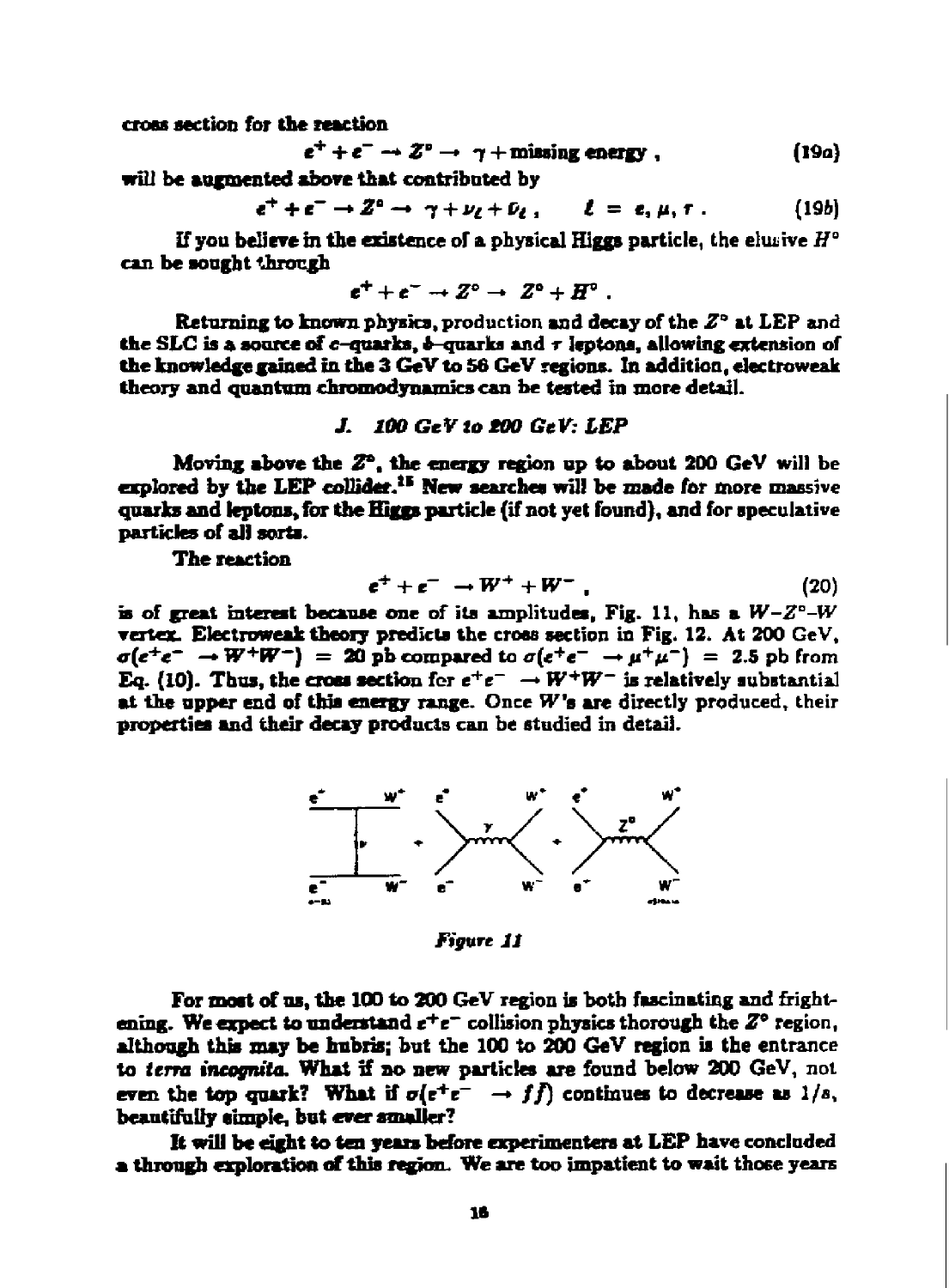

*Figure IS* 

**before deciding to pi ih above 200 GeV in** *t<sup>+</sup> t"* **collision physics. Hence, our great interest in** *e<sup>+</sup> t"* **linear colliders<sup>1</sup> \*and e <sup>+</sup> e~ collision physics from 200 <>V to 2 TeV.** 

# **JT.** *800 GeV to 2 TeV: e\*tT Linear Colliders*

We are excited about with  $e^+e^-$  linear colliders, Fig. 13, because the **traditional e<sup>+</sup> e"~ circular collider costs too much to build and operate above 200 or 300 GeV. We don't know yet how to design a 500 GeV or 2 TeV linear collider, but we know the general principles; we know what we have to do. f-.jss sections of the order of** 

$$
\sigma \sim \frac{.1}{s} \text{ pb},
$$

**«**  This requires the transverse dimensions of the colliding  $e^+$  and  $e^-$  bunches to  $b$ e 10<sup>-3</sup> to 10<sup>-1</sup>  $\mu$ m, putting large demands on controlling the size and position of the bunches as they move through the linear accelerator. Large amounts of microwave power must be produced efficiently. Bunch halos and backgrounds from passage of the bunches through the magnets and collimators must be fliminated so as not to overwhelm the detector.

Linear collider research and development work<sup>13</sup> is going on in Europe, , the Soviet Union and the United States. There is a great deal to learn and invent. It may not be wise to try to jump from the 100 GeV, pioneering SLAC Linear Collider to a 1 or 2 TeV linear collider. The best course may be to build an intermediate energy facility of, say, 500 GeV and then use that experience to go on.

As I have already said, the 200 GeV to 2 TeV region is terra incognita. Even conventional processes become strange and wonderful.<sup>18,17</sup> Suppose there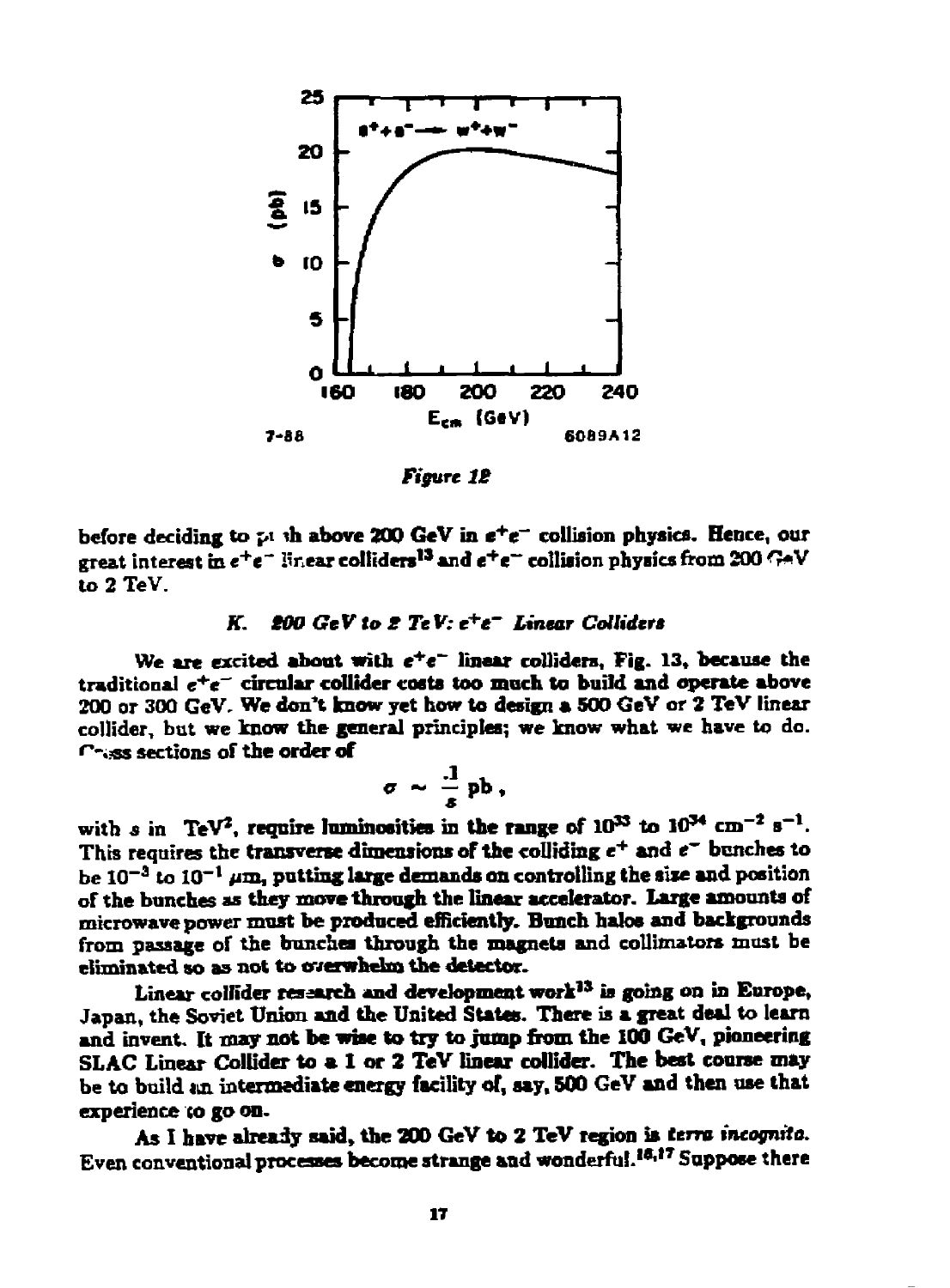

*Figure IS* 

**k a massive lepton pah-** *L~,L<sup>a</sup>*  **with** 

 $m_{-} - m_{0} > m_{W}$ ,

where  $m_-, m_0$  and  $m_W$  are the masses of the  $L^-, L^o$  and  $W$ . Then the major **decay mode is** 

$$
L^- \to L^{\circ} + W^- ,
$$

**where the**  $W^-$  is real and itself decays. The  $W^-$  here is like the  $\pi^-$  or  $\rho^-$  in

$$
\tau^- \rightarrow \nu_{\tau} + \pi^- \ , \quad \nu_{\tau} + \rho^- \ .
$$

Similarly, the major decay mode of a massive quark pair *q*, *q'* with

 $m_e - m_{\overline{e}} > m_W$ ,

**is** 

 $\mathbf{e} \rightarrow \mathbf{e}' + \mathbf{W}^-$ .

**Another wonderful effect of very high energy on conventional processes is that the "two virtual-photon\* process of Fig. 14a is joined by the "two virtual-**W<sup>"</sup> process of Fig. 14b. A variation of the process in Fig. 14b provides a neat **way to produce a physical Biggs particle,** 

 $e^{+} + e^{-} \rightarrow \nu_{e} + \nu_{e} + H^{\circ}$ ,

**via the process in Fig. 14c** 

**By now we are far in the future; it is almost time to conclude this journey from 1 MeV to 2 TeV. Before concluding, I want to speculate on something we can search for now—a fepton-speclfic force.** 

# **X.** *Spcculationm* **on** *a Lepton-Sptcific Force*

**ft ts strange to me that it is conventional to hope or expect that (a) lepton generations mix just as quark generations mix, and (b) neutrinos have nonzero mass. It b strange because experiment leads to opposite conclusions. There is no evidence for**  $e - \mu$ **,**  $e - r$  **or**  $\mu - r$  **generation mixing. Indeed, one of the most precise measurements in particle physics is the upper limit** 

$$
\frac{\Gamma(\mu^- \to e^- \gamma)}{\Gamma(\mu^- \to e^- \bar{\nu}_e \nu_\mu)} \; < \; 10^{-10} \; .
$$

There is no confirmed evidence for neutrino masses being other than zero.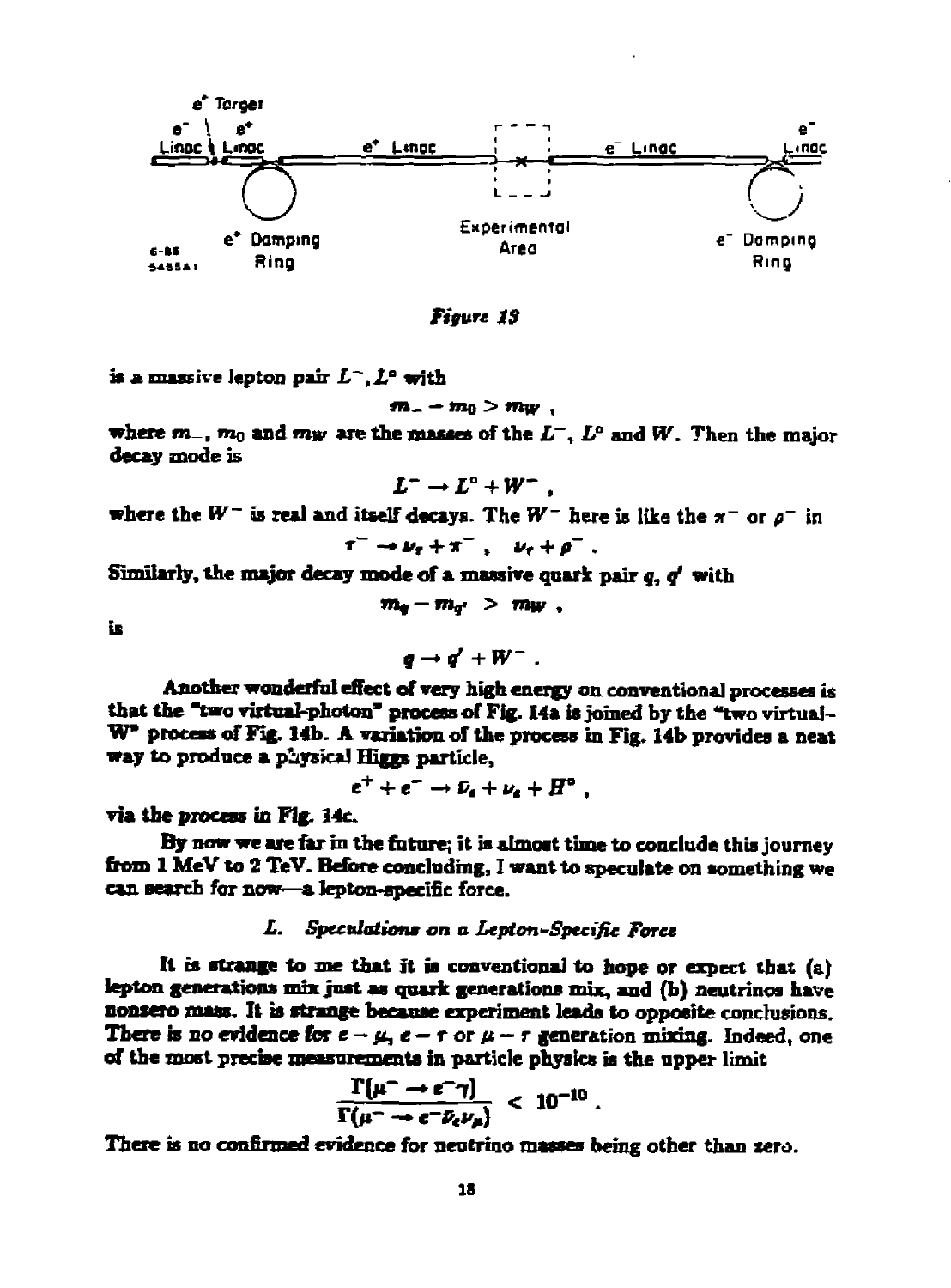

*Figurt 14* 

**I see the leptons as very different from the quarks, and this has led me to speculate as to the existence of a force only exerted by and on leptons—a lepton-specific force.** 

I think of the force as being carried by a neutral particle  $\lambda$ , with mass  $m_1$  and an *L-* $\lambda$ *-L* coupling of strength  $\sim \sqrt{\alpha_1}$ . Here *L* is a charged lepton or neutrino. This speculation overlaps axion and Higgs particle ideas, but the  $\lambda$ **doesn't couple to nonleptons. The precise strength of the coupling may depend**  on the type of lepton or generation, but I don't think of  $\sim \sqrt{\alpha_{\lambda}}$  as depending, **like the Higgs particle, on the lepton mass.** 

**Christopher Hawkins and I<sup>1</sup> " have considered what ranges of** *mx* **and « <sup>A</sup>** are ruled out by: atomic measurements such as  $g_e - 2$ , by previous particle **physics measurements and Benches, such as axion searches, and by deductions from astrophysics. We find that when** 

 $m_{\lambda}$   $\gtrsim$  10 to 100 MeV/c<sup>2</sup>.

There are few experimental limits on the existence of a particle  $\lambda$  carrying a **lepton-specific force.** 

**Three hypothetical processes in** *e<sup>+</sup> e~* **collision physics, Fig. 15, allow searches for the**  $\lambda$ **. The process in Fig. 15a, with a**  $\lambda$  **in the** *t***-channel, would affect small angle Bhabha scattering—a reaction which has never been tested**  to better than several percent in  $e^+e^-$  collisions physics.

**The process in Fig. 15b, annihilation through the A, would show up as an energy resonance at**  $E_{\text{c.m.}} = m_1$  **in** 

$$
e^+ + e^- \rightarrow \ell^+ + \ell^- \ , \quad \ell = e, \mu, \tau \ . \tag{21}
$$

**In Sec. B, I noted that there are precise experiments searching for a resonance**  in  $e^+e^- \to e^+e^-$  at  $E_{c.m.} \sim 1.8$  MeV; but many energy regions in  $E_{c.m.}$  collision **physics have not been explored for an energy resonance in the reactions in Eq. 21.**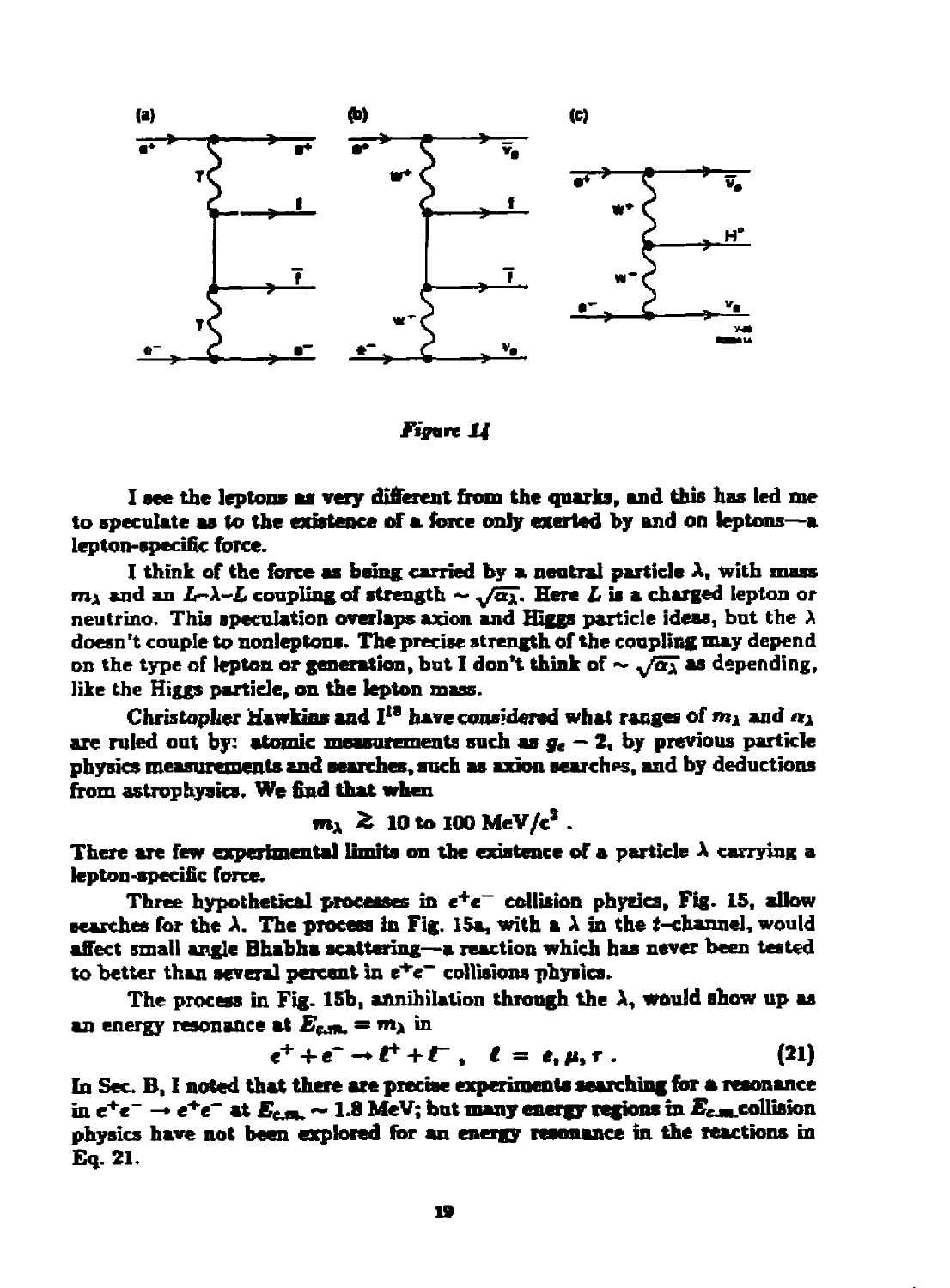

*Figure 15* 

**Hawkins and I are looking for the process in Fig. 15c, using 29 GeV data acquired with the Mark II detector at PEP:** 

 $e^+ + e^- \to e^+ + e^- + \lambda$ , (22a)

 $\lambda \rightarrow e^+ + e^-$  or  $\lambda \rightarrow \mu^+ + \mu^-$ . (22b)

One final  $e^+$  or  $e^-$  in Eq. (22a) will usually have an angle close to the beam **line; then the detected event is** 

 $e^+ + e^- \rightarrow e^{\pm} + \ell^{\pm} + \ell^{\mp} +$  missing energy,

**the missing energy being carried off approximately along the beam Jin"- The background is "two virtual-photon\* processes.** 

### *A CKNO WLEDGMENTS*

**I have had valuable discussions with my colleagues T. L. Barklow, D. L. Burke, J. M. Dorfan, G. J. Feldman, K. K. Gan, C. A. Hawkins, K. G. Hayes, J. A. Jams, M. E. Peskin and Y. S. Tsai.** 

### *REFERENCES*

- **1. An excellent set of papers is in Physics of Strong Fields (Plenum Press, N.Y., 1987). W. Greiner, ed.**
- **2. M. Davier, Proc. XXH Int. Conf. on High Energy Physics (World Scientific, Singapore, 1987), S. C. Loken, ed.; E. M. Riordan** *tt ol.,* **Pbys. Rev. Lett. SO, 755 (1987).**
- **3. W. Koenig, paper in this proceeding.**
- **4. C. L Wratbrook et ol, Phya. Rev. Lett. 68, 1328 (1987).**
- **5. M. L. Perl, SLAC-PUB-4632 (1988).**
- **6. K- G. Hayes and M. L. Perl, Phya. Rev. (to be published); also issued as SLAC-PUB-4471.**
- **7. R. Stroynowski, CALT-68-1431 (1988).**
- **8. J. Kirkby, CERN-EP/87-210 (1987).**
- **9. J. M. Jowett. CERN LEP-TH/87-56 (1987).**
- **10. See, for example, E. D. Bloom, Proc. 8th Int. Conf. on High Energy**  Physics (Nashville, 1987); also issued as SLAC-PUB-4604(1988).